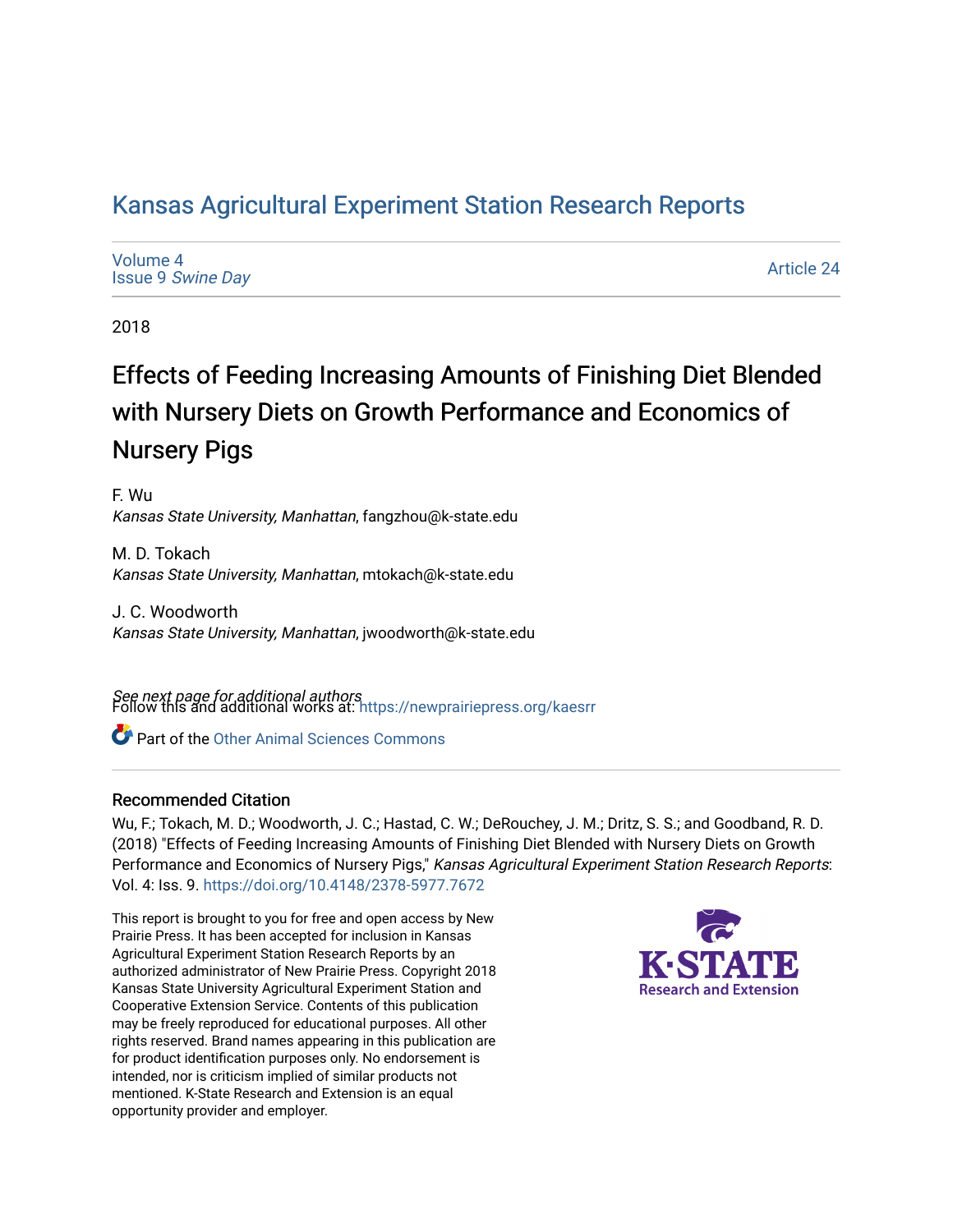# Effects of Feeding Increasing Amounts of Finishing Diet Blended with Nursery Diets on Growth Performance and Economics of Nursery Pigs

# **Abstract**

A total of 1,260 pigs [PIC TR4 × (Fast LW × PIC L02); initial body weight (BW) 23.3 lb] were housed in two commercial research rooms and used in a 28-d study to determine the effects of blending increasing amounts of finishing feed into phase 3 nursery diets on pig growth performance. At weaning, pigs were placed into pens with 21 pigs per pen and 30 pens per room. Pigs were fed commercial nursery diets in a 5-phase feeding program with phases 1 and 2 fed before the start of the experiment. At the beginning of phase 3 (day 0), pens of pigs were blocked by pen weight and room. Within blocks, pens were allotted randomly to 1 of 4 treatments with 15 replications per treatment. Treatments consisted of a dose-titration of blending increasing amounts of late finishing feed (0, 2.75, 5.5, and 8.25 lb per pig, corresponding to 0, 3, 6, and 9 tons per 2,200-head barn, respectively) into a phase 3 nursery diet. Diet changes to the remaining phases were based on feed budgets. From day 0 to 14, average daily gain (ADG) was unaffected as finishing feed budget increased from 0 to 2.75 lb/pig but decreased thereafter (quadratic, P = 0.090). Average daily feed intake (ADFI) was unaffected, but feed-to-gain ratio (F/G) worsened (linear, P < 0.001) as more finishing feed was blended into phase 3 nursery diet. From day 14 to 28, pigs previously fed increasing levels of late finishing feed had improved (linear, P < 0.05) ADG and F/G, but unaffected ADFI. Overall (day 0 to 28), blending increasing amounts of finishing feed with phase 3 nursery diet decreased ADG (linear,  $P = 0.050$ ) and tended to decrease (linear,  $P < 0.07$ ) ADFI and final BW. However, there was no evidence of any linear or quadratic effects of increasing finishing feed budgets on overall F/ G. Feed cost, gain value, and feed cost per lb of gain decreased (linear, P < 0.05) as finishing feed budget increased from 0 to 8.25 lb/pig. However, income over feed cost was not different among treatments. In conclusion, feeding increasing amounts of late finishing feed to phase 3 (28 lb) nursery pigs decreased overall ADG and ADFI, but did not affect income over feed cost.

# Keywords

blending, finishing feed, growth, nursery feed, nursery pig

## Creative Commons License



This work is licensed under a [Creative Commons Attribution 4.0 License](https://creativecommons.org/licenses/by/4.0/).

## Cover Page Footnote

Appreciation is expressed to New Fashion Pork (Jackson, MN) for use of research facilities and Zach Post for technical support.

## Authors

F. Wu, M. D. Tokach, J. C. Woodworth, C. W. Hastad, J. M. DeRouchey, S. S. Dritz, and R. D. Goodband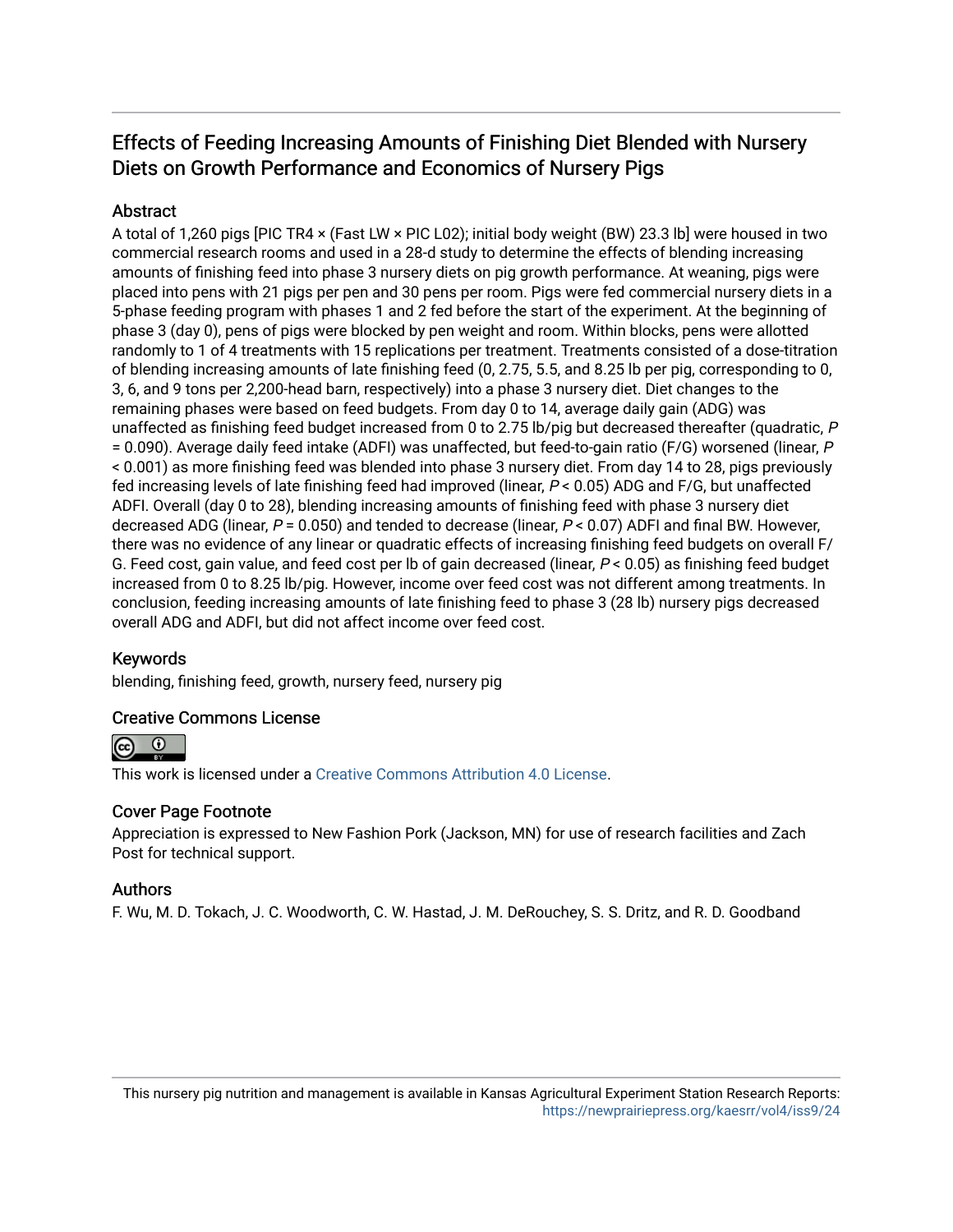



# Effects of Feeding Increasing Amounts of Finishing Diet Blended with Nursery Diets on Growth Performance and Economics of Nursery Pigs<sup>1</sup>

*F. Wu, M.D. Tokach, J.C. Woodworth, C.W. Hastad,2 J.M. DeRouchey, S.S. Dritz,3 and R.D. Goodband* 

# Summary

A total of 1,260 pigs [PIC TR4 × (Fast LW × PIC L02); initial body weight (BW) 23.3 lb] were housed in two commercial research rooms and used in a 28-d study to determine the effects of blending increasing amounts of finishing feed into phase 3 nursery diets on pig growth performance. At weaning, pigs were placed into pens with 21 pigs per pen and 30 pens per room. Pigs were fed commercial nursery diets in a 5-phase feeding program with phases 1 and 2 fed before the start of the experiment. At the beginning of phase 3 (day 0), pens of pigs were blocked by pen weight and room. Within blocks, pens were allotted randomly to 1 of 4 treatments with 15 replications per treatment. Treatments consisted of a dose-titration of blending increasing amounts of late finishing feed (0, 2.75, 5.5, and 8.25 lb per pig, corresponding to 0, 3, 6, and 9 tons per 2,200-head barn, respectively) into a phase 3 nursery diet. Diet changes to the remaining phases were based on feed budgets. From day 0 to 14, average daily gain (ADG) was unaffected as finishing feed budget increased from 0 to 2.75 lb/pig but decreased thereafter (quadratic,  $P = 0.090$ ). Average daily feed intake (ADFI) was unaffected, but feed-to-gain ratio (F/G) worsened (linear, *P* < 0.001) as more finishing feed was blended into phase 3 nursery diet. From day 14 to 28, pigs previously fed increasing levels of late finishing feed had improved (linear, *P* < 0.05) ADG and F/G, but unaffected ADFI. Overall (day 0 to 28), blending increasing amounts of finishing feed with phase 3 nursery diet decreased ADG (linear,  $P = 0.050$ ) and tended to decrease (linear, *P* < 0.07) ADFI and final BW. However, there was no evidence of any linear or quadratic effects of increasing finishing feed budgets on overall F/G. Feed cost, gain value, and feed cost per lb of gain decreased (linear, *P* < 0.05) as finishing feed budget increased from 0 to 8.25 lb/pig. However, income over feed cost was not different among treatments. In conclusion, feeding increasing amounts of late finishing feed

<sup>1</sup> Appreciation is expressed to New Fashion Pork (Jackson, MN) for use of research facilities and Zach Post for technical support.

<sup>2</sup> New Fashion Pork, Jackson, MN.

<sup>3</sup> Department of Diagnostic Medicine/Pathobiology, College of Veterinary Medicine, Kansas State University.

Kansas State University Agricultural Experiment Station and Cooperative Extension Service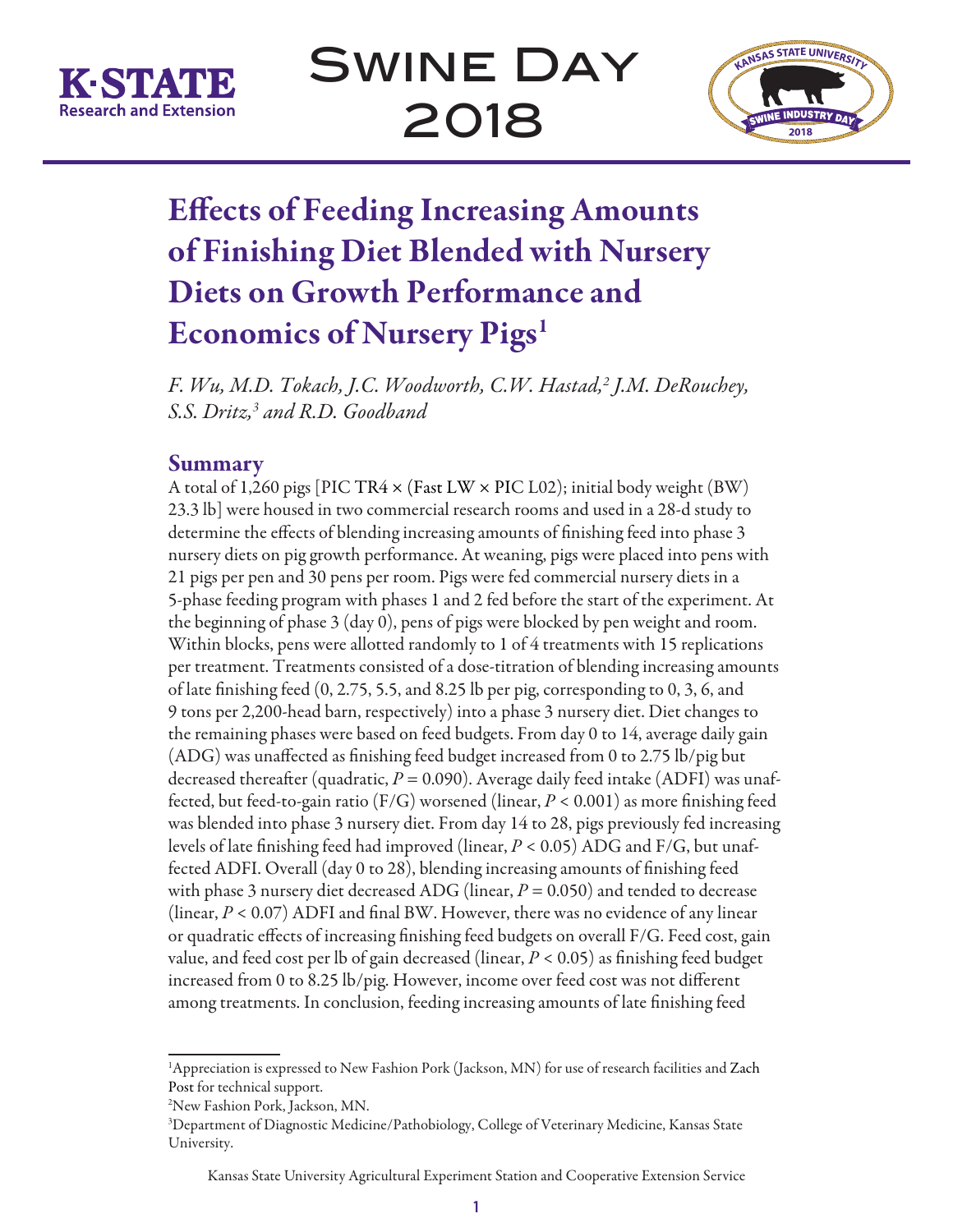to phase 3 (28 lb) nursery pigs decreased overall ADG and ADFI, but did not affect income over feed cost.

# Introduction

In a wean-to-finish pig production, one of the challenges in feed management is determining what to do with feed remaining in the bin at the end of the finishing phase. The precision of budgeting the finishing feed based on predicted feed intake and closeout dates is not perfect. Thus, there is often feed remaining in the bins that must be removed and transported to another site or fed to the next group of pigs. However, in a wean-tofinish barn, the next group will be newly weaned nursery pigs. A common strategy is to blend leftover finishing feed into the later stage nursery diets, which requires prolonged feed storage and may result in tandem blending of the early nursery phase diets. In a previous study,<sup>4</sup> we investigated the timing of feeding late finishing feed to nursery pigs. Results from that study suggested that pig growth performance was influenced regardless of stage when blended finishing and nursery diets were fed. However, the younger the pigs were when fed the finishing feed, the greater negative impact was observed. For example, blending 5.5 lb/pig finishing feed into phase 3 (approximately 28 lb BW) nursery diet resulted in little impact on overall growth performance. The remaining question is to determine the maximum amount of finishing feed that can be blended with phase 3 nursery diets without affecting pig performance. Therefore, this study was designed to determine the dose effects of increasing leftover finishing feed from 0 to 8.25 lb per pig (corresponding to 0 to 9 tons per 2,200-head barn) on nursery pig growth performance and production economics.

# **Procedures**

The Kansas State University Institutional Animal Care and Use Committee approved the protocol used in the experiment. The study was conducted at New Fashion Pork's nursery research facility located in southwest Minnesota. The barn was equipped with pens (8.5  $\times$  18.25 ft<sup>2</sup>) that contained a 3-hole dry self-feeder and a cup waterer to allow for *ad libitum* access to feed and water. Diets were manufactured at the New Fashion Pork feed mill located in Worthington, MN.

A total of 1,260 pigs [PIC TR4  $\times$  (Fast LW  $\times$  PIC L02); initial BW 23.3 lb] from two adjoining research rooms were used. Before the start of the experiment, newly weaned pigs were placed into pens with 21 pigs per pen and 30 pens per room. Barrows and gilts were mixed in a pen with a constant sex ratio across pens. Pigs were fed commercial nursery diets in a 5-phase feeding program with phases 1 and 2 fed during the pretreatment period (Table 1). Phase changes were made by using feed budgets (Table 2). At the beginning of phase 3 (day 0 of the experiment), pens of pigs were blocked by pen weight and room. Each room contained seven complete blocks and a partial block (two partial blocks from the adjoining rooms formed a complete block). Within blocks, pens were allotted randomly to 1 of 4 treatments with 15 replications per treatment. Treatments consisted of a dose-titration of blending increasing amounts of late finishing feed (0, 2.75, 5.5, and 8.25 lb per pig, corresponding to 0, 3, 6, and 9 tons per 2,200-

Kansas State University Agricultural Experiment Station and Cooperative Extension Service

<sup>4</sup> Wu, F., K. Coble; C. Hastad, M.D. Tokach, J.M. DeRouchey, S.S. Dritz, J.C. Woodworth, and R.D. Goodband. 2016 Effects of feeding a finishing diet blended with different phases of nursery diets on growth performance and economics of nursery pigs. Kansas Agricultural Experiment Station Research Reports. Vol. 2: Iss. 8.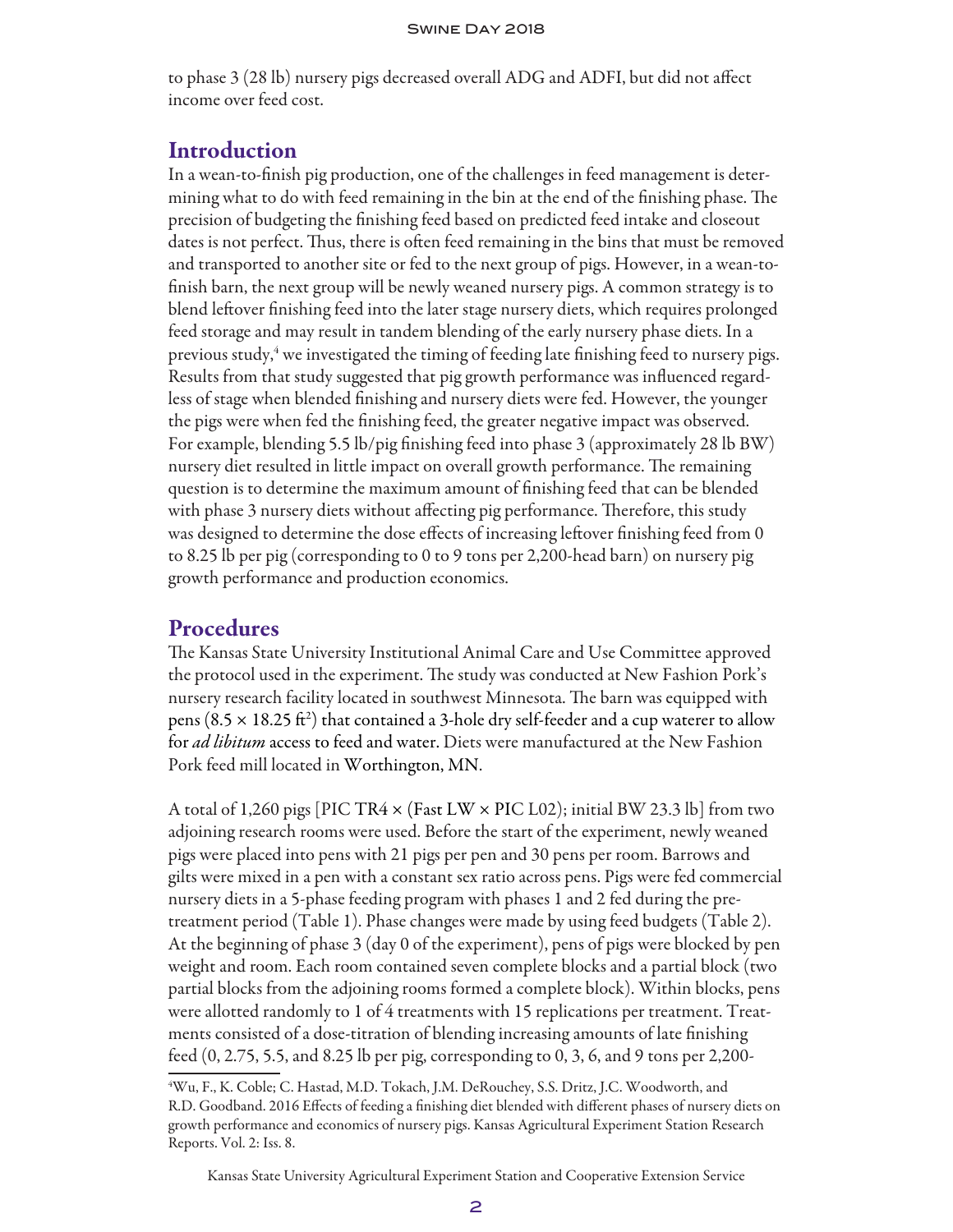head barn, respectively) into a phase 3 nursery diet. The finishing feed did not contain ractopamine. When the late finishing feed was blended with nursery diet, feed delivery followed the sequence of: half of the late finishing feed budget, a 50:50% blend of late finishing and phase 3 nursery diets, and ended with the remaining budget of the phase 3 nursery diet.

Feed additions to each individual pen were delivered and recorded by a robotic feeding system (FeedPro; Feedlogic Corp., Wilmar, MN). Pens were weighed and feed disappearance was measured every 7 d to determine ADG, ADFI, and F/G. Seven feed samples (five nursery diets, one finishing diet, and one blended diet) were collected directly from the feed robot delivery outlet. Feed samples were delivered to the Kansas State University Swine Laboratory and stored at -68°F until they were analyzed for dry matter (DM), crude protein (CP), and mineral contents (Ward Laboratories, Inc., Kearney, NE).

Data were analyzed using the GLIMMIX procedure of SAS (version 9.4; SAS Institute, Inc., Cary, NC) with pen as the experimental unit. The statistical model included the fixed effect of treatment (dose of finishing feed budgets) and random effects of block. Contrasts were used to determine the linear and quadratic effects of increasing the finishing feed doses. Calculation of economics were based on a gain value of \$0.60/lb and feed prices of \$521, \$449, \$389, \$297, \$265, and \$172/ton of nursery phase 1, 2, 3, 4, 5, and late finishing diets, respectively. Results were considered significant at *P* < 0.05 and marginally significant at 0.05 < *P* < 0.10.

## Results and Discussion

As expected, the finishing diet contained lower CP, calcium, and phosphorus concentrations than nursery diets (Table 3). Nutrient concentrations in blended diets approximated the average between the finishing diet and phase 3 nursery diet, indicating that diets were properly blended.

From day 0 to 14, feeding increasing amounts of late finishing feed tended to decrease (quadratic,  $P < 0.09$ ) ADG and day 14 BW in a quadratic manner; ADG was unaffected as finishing feed budget increased from 0 to 2.75 lb/pig but decreased thereafter. There was no strong evidence that ADFI was affected by feeding the late finishing feed. However, F/G worsened (linear, *P* < 0.001) as more finishing feed was blended into the phase 3 nursery diet. Based on the rate of intake, pigs that were budgeted 2.75 lb/ pig finishing feed had completed their finishing feed budgets by day 4. These pigs were able to fully compensate for the gain rate during the rest of this period, whereas their F/G was slightly poorer than those that did not receive finishing feed. However, pigs that received 5.5 and 8.25 lb/pig finishing feed completed their finishing feed budgets around day 8 and 11, respectively, and thus had less time for compensatory gain.

From day 14 to 28, pigs previously fed increasing amounts of late finishing feed had improved (linear, *P* < 0.05) ADG and F/G, which was likely a result of continued compensatory growth. Average daily feed intake was unaffected by the finishing feed budgets. Overall (day 0 to 28), blending increasing amounts of finishing feed with phase 3 nursery diet decreased ADG (linear, *P* = 0.050) and tended to decrease ADFI and final BW (linear,  $P < 0.07$ ). However, there was no evidence of any linear or quadratic

Kansas State University Agricultural Experiment Station and Cooperative Extension Service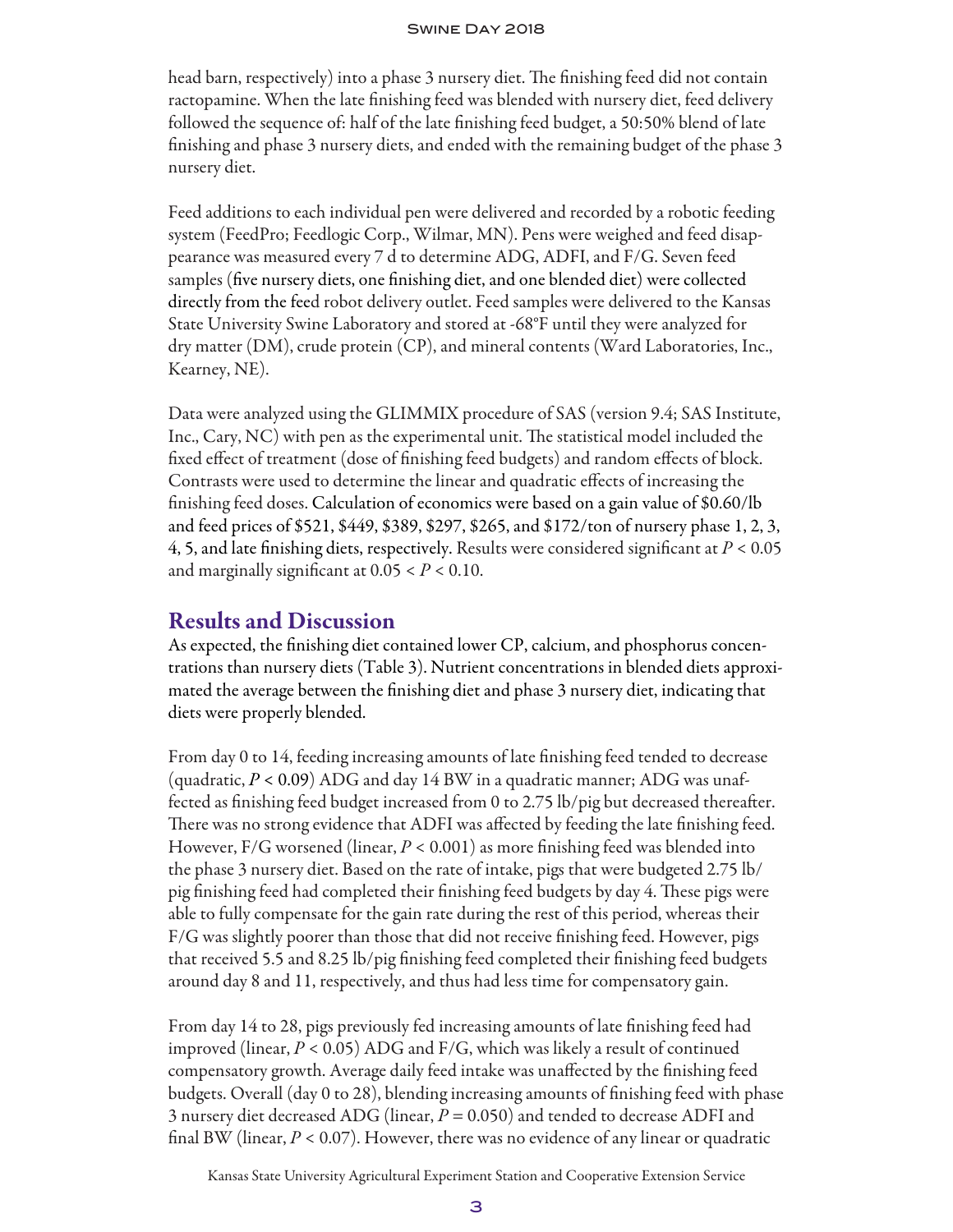effects of increasing finishing feed budgets on overall F/G. These observations were generally in agreement with the previous study (Wu et al., 2016) $^4$  where slight, numerical decreases in overall ADG and ADFI, but not F/G, were observed when 5.5 lb/pig of finishing feed were blended with the phase 3 nursery diet.

Compensatory growth after a short period of nutrient deficiency has been widely documented in nursery pigs. Stein and Kil<sup>5</sup> and Nemechek et al.<sup>6</sup> both reported that pigs that received early nursery diets with deficient amino acids (or CP), but late nursery diets with adequate nutrients, were able to fully compensate for overall ADG with unaffected, or even improved, F/G. However, in the present study, pigs receiving 5.5 or 8.25 lb/pig finishing feed might have experienced prolonged and severe nutrient deficiency and, therefore, resulted in decreased overall ADG and ADFI compared with those receiving 0 or 2.75 lb/pig late finishing feed. In addition, it is worth noting that the late finishing feed used in the present study did not contain ractopamine; otherwise, more severe responses may be expected.

Economic analysis is presented in Table 5. Feed cost, gain value, and feed cost per lb of gain decreased (linear, *P* < 0.05) as finishing feed budget increased from 0 to 8.25 lb/pig. However, no evidence of differences in income over feed cost was observed among treatments.

In summary, feeding leftover finishing feed to phase 3 (initially 23-lb BW) nursery pigs negatively affected growth performance, but pigs were able to partially compensate for ADG after the finishing feed budget was concluded. Overall, blending increasing amounts of finishing feed with phase 3 (initially 23-lb BW) nursery diets decreased ADG and ADFI, but did not affect income over feed cost.

<sup>5</sup> Stein, H. H. and D. Y. Kil. 2006. Reduced use of antibiotic growth promoters in diets fed to weanling pigs: Dietary tools, part 2. Anim. Biotechnol. 17:217–231. doi:10.1080/10495390600957191 6 Nemechek, J. E., F. Wu, M. D. Tokach, S. S. Dritz, R. D. Goodband, J. M. DeRouchey, and J. M. Woodworth. 2018. Effect of standardized ileal digestible lysine on growth and subsequent performance of weanling pigs. Transl. Anim. Sci. 2:156–161.

Kansas State University Agricultural Experiment Station and Cooperative Extension Service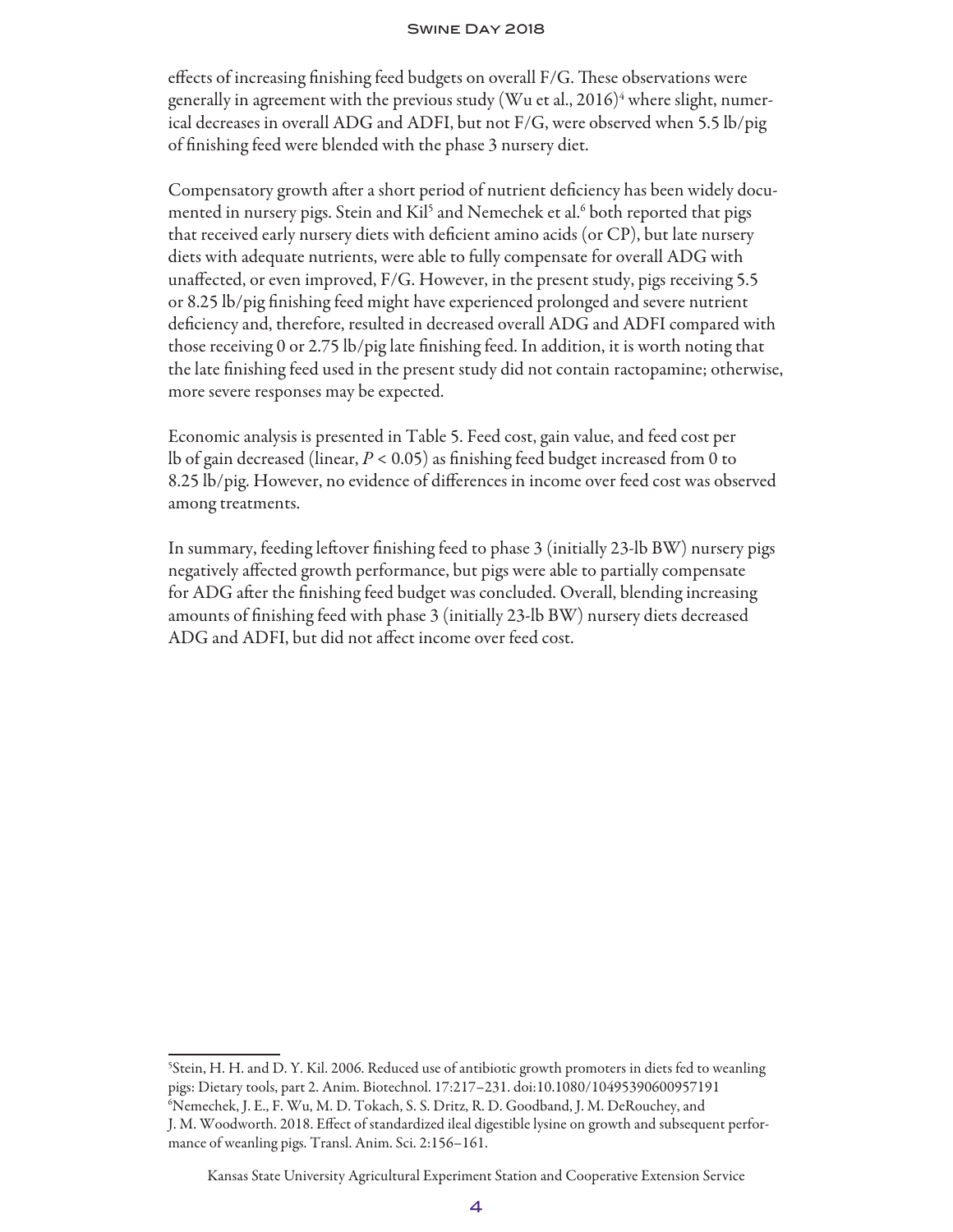| Items                            | Phase 1              | Phase 2              | Phase 3                  | Phase 4 | Phase 5                  | Finishing            |
|----------------------------------|----------------------|----------------------|--------------------------|---------|--------------------------|----------------------|
| Ingredients, %                   |                      |                      |                          |         |                          |                      |
| Corn                             | 41.50                | 44.49                | 40.17                    | 44.78   | 45.55                    | 80.79                |
| Soybean meal (48% crude protein) | 16.30                | 23.05                | 26.00                    | 29.20   | 27.15                    | 14.90                |
| Corn DDGS <sup>2</sup>           | 5.00                 | 7.50                 | 15.00                    | 16.75   | 20.00                    | ---                  |
| Nursery supplement               | 20.00                | 15.00                | 10.00                    | $---$   |                          | ---                  |
| Spray dried whey                 | 5.50                 | ---                  | $---$                    |         | $---$                    | $---$                |
| Limestone                        | 0.48                 | 0.70                 | ---                      | ---     | 1.30                     | 0.88                 |
| Monocalcium phosphate (22% P)    | 0.45                 | 0.68                 | $---$                    | 0.15    | 1.03                     | 0.40                 |
| Sodium chloride                  | 0.38                 | 0.38                 | ---                      | 0.03    | 0.34                     | 0.43                 |
| Vitamin and mineral premix       | 0.30                 | 0.30                 | 0.30                     | 0.15    | 0.15                     | 0.10                 |
| Nursery mineral premix           | $\sim$ $\sim$ $\sim$ | $\sim$ $\sim$ $\sim$ | 2.50                     | 2.50    | $\sim$ $\sim$ $\sim$     | $\sim$ $\sim$ $\sim$ |
| L-lysine HCl                     | 0.56                 | 0.57                 | 0.22                     | 0.18    | 0.54                     | 0.28                 |
| L-threonine                      | 0.20                 | 0.22                 | 0.20                     | 0.17    | 0.17                     | 0.11                 |
| L-tryptophan                     | 0.07                 | 0.06                 | 0.06                     | 0.04    | 0.03                     | 0.03                 |
| DL-methionine                    | 0.14                 | 0.14                 | 0.16                     | 0.22    | 0.21                     | 0.05                 |
| L-valine                         | $---$                | $---$                | $\overline{a}$           | 0.06    | 0.08                     | ---                  |
| Choline chloride                 | 0.04                 | 0.01                 | $---$                    | ---     | ---                      | ---                  |
| Phytase <sup>3</sup>             | ---                  | ---                  | ---                      | ---     | 0.07                     | ---                  |
| Protease                         | ---                  | ---                  | ---                      | 0.05    | 0.05                     | ---                  |
| AV-E Digest <sup>4</sup>         | 7.50                 | 5.00                 | 2.50                     | 2.50    | $\overline{\phantom{a}}$ | ---                  |
| XFE Liquid Energy <sup>5</sup>   | 0.75                 | $\sim$ $\sim$ $\sim$ | $\overline{\phantom{a}}$ | 0.75    | 0.75                     | 0.75                 |
| Choice white grease              | 0.85                 | 1.90                 | 2.90                     | 2.50    | 2.60                     | 1.20                 |
| Tri-basic copper chloride        | ---                  | 0.02                 | ---                      | $---$   | $---$                    | $\sim$ $\sim$ $\sim$ |
| Ambitine <sup>6</sup>            | ---                  | ---                  | $---$                    | ---     | ---                      | 0.10                 |
| Total                            |                      | 100.00               | 100.00                   | 100.00  | 100.00                   | 100.00               |
|                                  |                      |                      |                          |         |                          |                      |

Table 1. Composition of experimental diets (as-fed basis)<sup>1</sup>

*continued*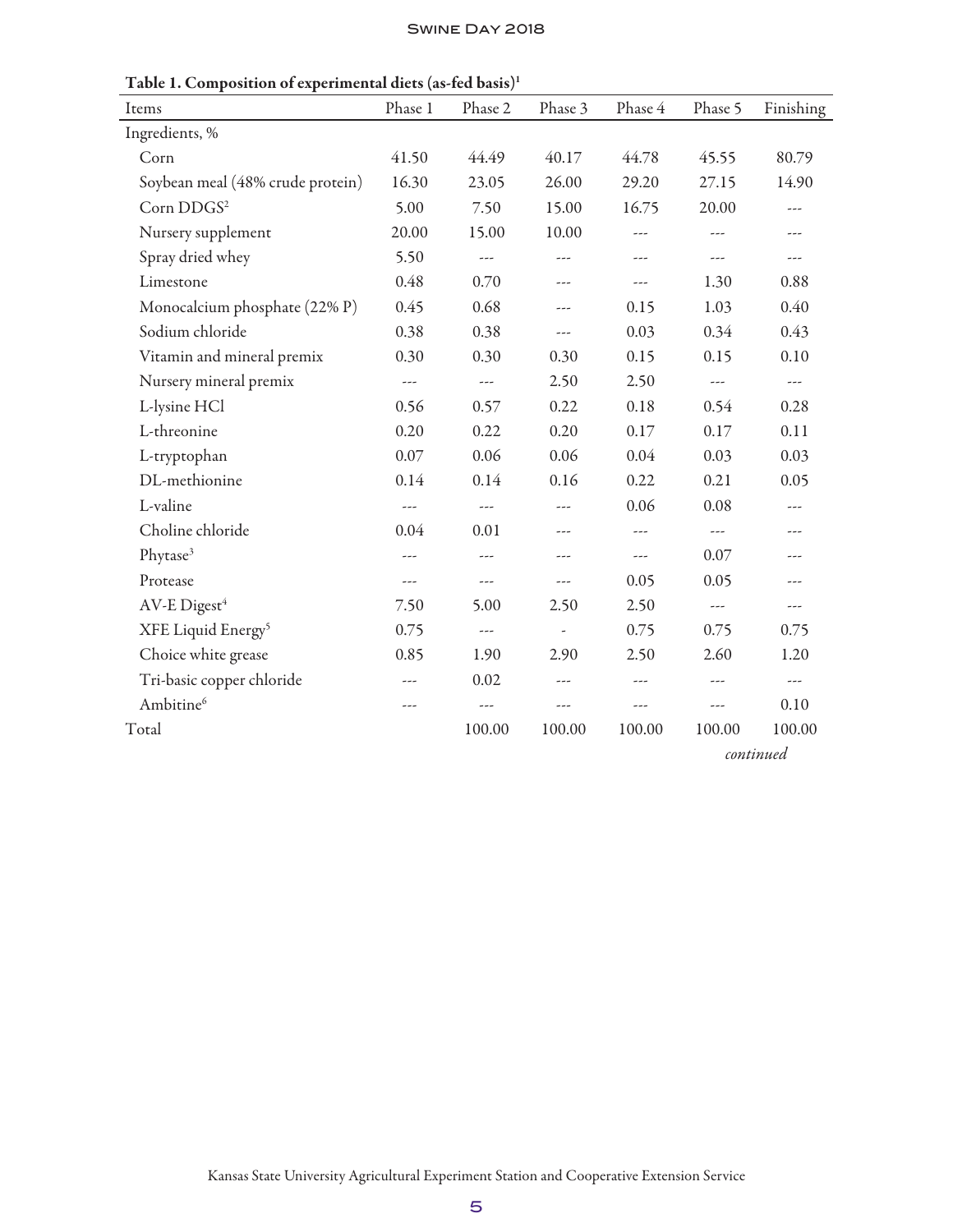| л.<br>л.                                  |         |         |         |         |         |           |
|-------------------------------------------|---------|---------|---------|---------|---------|-----------|
| Items                                     | Phase 1 | Phase 2 | Phase 3 | Phase 4 | Phase 5 | Finishing |
| Calculated analysis                       |         |         |         |         |         |           |
| Standardized ileal digestible (SID) AA, % |         |         |         |         |         |           |
| Lysine                                    | 1.35    | 1.40    | 1.40    | 1.38    | 1.32    | 0.74      |
| Isoleusine:lysine                         | 0.58    | 0.57    | 0.58    | 0.57    | 0.56    | 0.57      |
| Methionine and cysteine:lysine            | 0.62    | 0.58    | 0.58    | 0.58    | 0.58    | 0.56      |
| Threonine: lysine                         | 0.63    | 0.63    | 0.63    | 0.62    | 0.62    | 0.66      |
| Tryptophan:lysine                         | 0.20    | 0.19    | 0.19    | 0.19    | 0.18    | 0.20      |
| Valine:lysine                             | 0.69    | 0.67    | 0.66    | 0.67    | 0.68    | 0.65      |
| Total lysine, %                           | 1.51    | 1.56    | 1.56    | 1.55    | 1.47    | 0.82      |
| Crude protein, %                          | 21.30   | 22.27   | 22.94   | 22.99   | 21.73   | 12.74     |
| Metabolizable energy, kcal/lb             | 1,522   | 1,515   | 1,515   | 1,519   | 1,512   | 1,496     |
| Net energy, kcal/lb                       | 1,094   | 1,108   | 1,123   | 1,150   | 1,150   | 1,180     |
| Ca, %                                     | 0.70    | 0.71    | 0.73    | 0.79    | 0.77    | 0.46      |
| $P, \%$                                   | 0.64    | 0.65    | 0.66    | 0.68    | 0.67    | 0.40      |
| Available P, %                            | 0.45    | 0.43    | 0.43    | 0.45    | 0.45    | 0.24      |

Table 1. Composition of experimental diets (as-fed basis)1

1 Phases 1 and 2 diets were fed prior to the start of experiment.

2 Distillers dried grains with solubles.

3 Ronozyme HiPhos (DSM Nutritional Products, Inc., Parsippany, NJ).

4 AV-E Digest (XFE Products, Des Moines, IA).

5 Liquid Energy (XFE Products, Des Moines, IA).

6 Ambitine (PMI Nutritional Additives, Shoreview, MN).

|         | Finishing feed budget, <sup>1</sup> lb/pig |                  |                  |                  |  |  |  |
|---------|--------------------------------------------|------------------|------------------|------------------|--|--|--|
| Phase   | $\theta$                                   | 2.75             | 5.5              | 8.25             |  |  |  |
| Phase 1 |                                            |                  | $5.50(5.59)^2$   |                  |  |  |  |
| Phase 2 |                                            |                  | 4.00(3.92)       |                  |  |  |  |
| Phase 3 | 8.25(8.66)                                 | $1.38(1.63)$ lb  | $2.75(3.03)$ lb  | $4.13(4.38)$ lb  |  |  |  |
|         |                                            | late finishing   | late finishing   | late finishing   |  |  |  |
|         |                                            | feed,            | feed,            | feed,            |  |  |  |
|         |                                            | $2.75(2.99)$ lb  | $5.5(5.97)$ lb   | $8.25(8.60)$ lb  |  |  |  |
|         |                                            | 50:50% blend,    | 50:50% blend,    | 50:50% blend,    |  |  |  |
|         |                                            | $6.87(7.07)$ lb  | $5.5(5.71)$ lb   | $4.12(2.24)$ lb  |  |  |  |
|         |                                            | standard Phase 3 | standard Phase 3 | standard Phase 3 |  |  |  |
| Phase 4 | 21.00 (22.28)                              | 21.00 (21.28)    | 21.00(21.47)     | 21.00(21.66)     |  |  |  |
| Phase 5 | 21.00 (16.90)                              | 18.25(16.15)     | 15.5(10.08)      | 12.75(8.83)      |  |  |  |

## Table 2. Feed budgets per pig averaged within treatments

1 The budgeted amount of late finishing feed blended into phase 3 (initially 23-lb BW) nursery diet; blended diets were delivered in the sequence of finishing feed, 50% finishing and 50% standard blended diet, and standard diet.  $^{\rm 2V}$ alues in the parenthesis indicate the actual amount (lb/pig) of diet consumed.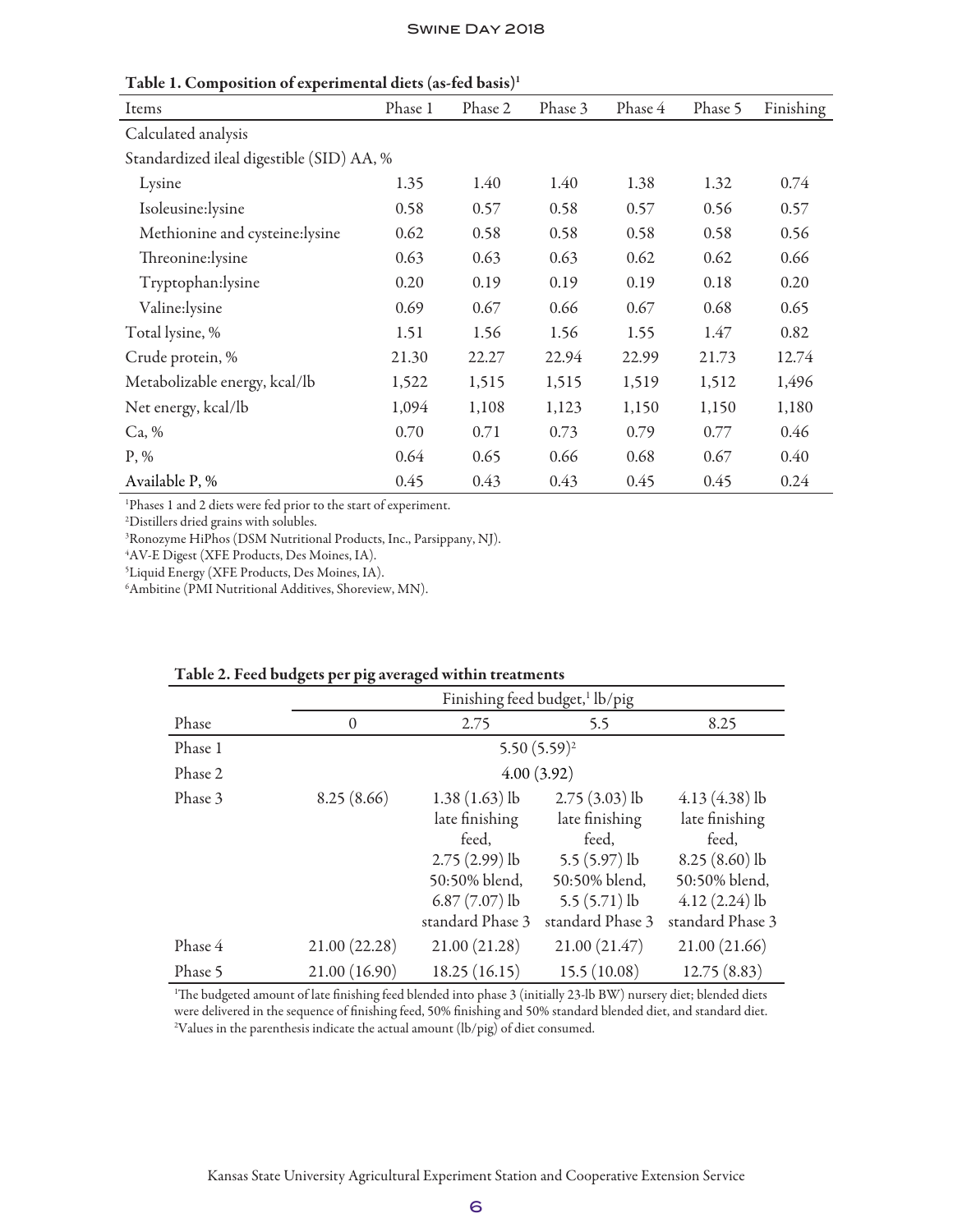|                  |         |         |         |         |         |           | 50%       |
|------------------|---------|---------|---------|---------|---------|-----------|-----------|
|                  |         |         |         |         |         |           | Phase 3:  |
|                  |         |         |         |         |         |           | 50%       |
|                  |         |         |         |         |         |           | finishing |
|                  | Phase 1 | Phase 2 | Phase 3 | Phase 4 | Phase 5 | Finishing | blend     |
| Dry matter, %    | 89.98   | 90.75   | 90.05   | 88.4    | 88.7    | 88.52     | 89.44     |
| Crude protein, % | 20.20   | 21.80   | 23.30   | 23.4    | 23.0    | 14.50     | 18.80     |
| Calcium, %       | 0.97    | 1.12    | 1.03    | 0.73    | 1.01    | 1.18      | 1.06      |
| Phosphorus, %    | 0.54    | 0.55    | 0.63    | 0.64    | 0.69    | 0.45      | 0.53      |
| Zinc, ppm        | 2605    | 2169    | 2260    | 265     | 169     | 123       | 847       |
| Copper, ppm      | 100     | 216     | 215     | 98      | 155     | 135       | 135       |

#### Table 3. Analyzed nutrient composition of experimental diets<sup>1</sup>

1 Multiple samples of each diet were collected, blended and subsampled, and analyzed (Ward Laboratories, Inc., Kearney, NE).

|                 | Finishing feed budget, <sup>2</sup> lb/pig |      |      |      |            |        | $P$ value, < |
|-----------------|--------------------------------------------|------|------|------|------------|--------|--------------|
| Item            | $\boldsymbol{0}$                           | 2.75 | 5.5  | 8.25 | <b>SEM</b> | Linear | Quadratic    |
| Day 0 to $14$   |                                            |      |      |      |            |        |              |
| ADG, lb         | 0.94                                       | 0.95 | 0.87 | 0.81 | 0.024      | 0.001  | 0.090        |
| ADFI, lb        | 1.27                                       | 1.32 | 1.25 | 1.22 | 0.036      | 0.105  | 0.169        |
| F/G             | 1.35                                       | 1.39 | 1.44 | 1.51 | 0.020      | 0.001  | 0.353        |
| Day 14 to 28    |                                            |      |      |      |            |        |              |
| ADG, lb         | 1.35                                       | 1.37 | 1.39 | 1.41 | 0.027      | 0.029  | 0.993        |
| ADFI, lb        | 2.16                                       | 2.19 | 2.09 | 2.12 | 0.052      | 0.175  | 0.948        |
| F/G             | 1.60                                       | 1.60 | 1.50 | 1.50 | 0.020      | 0.001  | 0.940        |
| Day 0 to 28     |                                            |      |      |      |            |        |              |
| ADG, lb         | 1.14                                       | 1.16 | 1.13 | 1.11 | 0.019      | 0.050  | 0.216        |
| ADFI, lb        | 1.71                                       | 1.76 | 1.67 | 1.67 | 0.033      | 0.052  | 0.367        |
| F/G             | 1.50                                       | 1.51 | 1.48 | 1.50 | 0.010      | 0.596  | 0.532        |
| Body weight, lb |                                            |      |      |      |            |        |              |
| Day 0           | 23.3                                       | 23.3 | 23.3 | 23.2 | 0.41       | 0.689  | 0.792        |
| Day 14          | 36.5                                       | 36.6 | 35.5 | 34.7 | 0.54       | 0.001  | 0.086        |
| Day 28          | 55.4                                       | 55.8 | 55.2 | 54.5 | 0.77       | 0.069  | 0.191        |

Table 4. Effects of blending increasing doses of finishing feed into nursery diets on growth performance<sup>1</sup>

1 A total of 1,260 weaned pigs (PIC TR4 × (Fast LW × PIC L02)) with initial BW of 23.3 lb were used in a 28-d growth trial with 21 pigs per pen and 15 replications (pen) per treatment. Growth responses include average daily gain (ADG), average daily feed intake (ADFI), and feed:gain (F/G).

2 The budgeted amounts of late finishing feed blended into phase 3 (initially 23-lb BW) nursery diet.